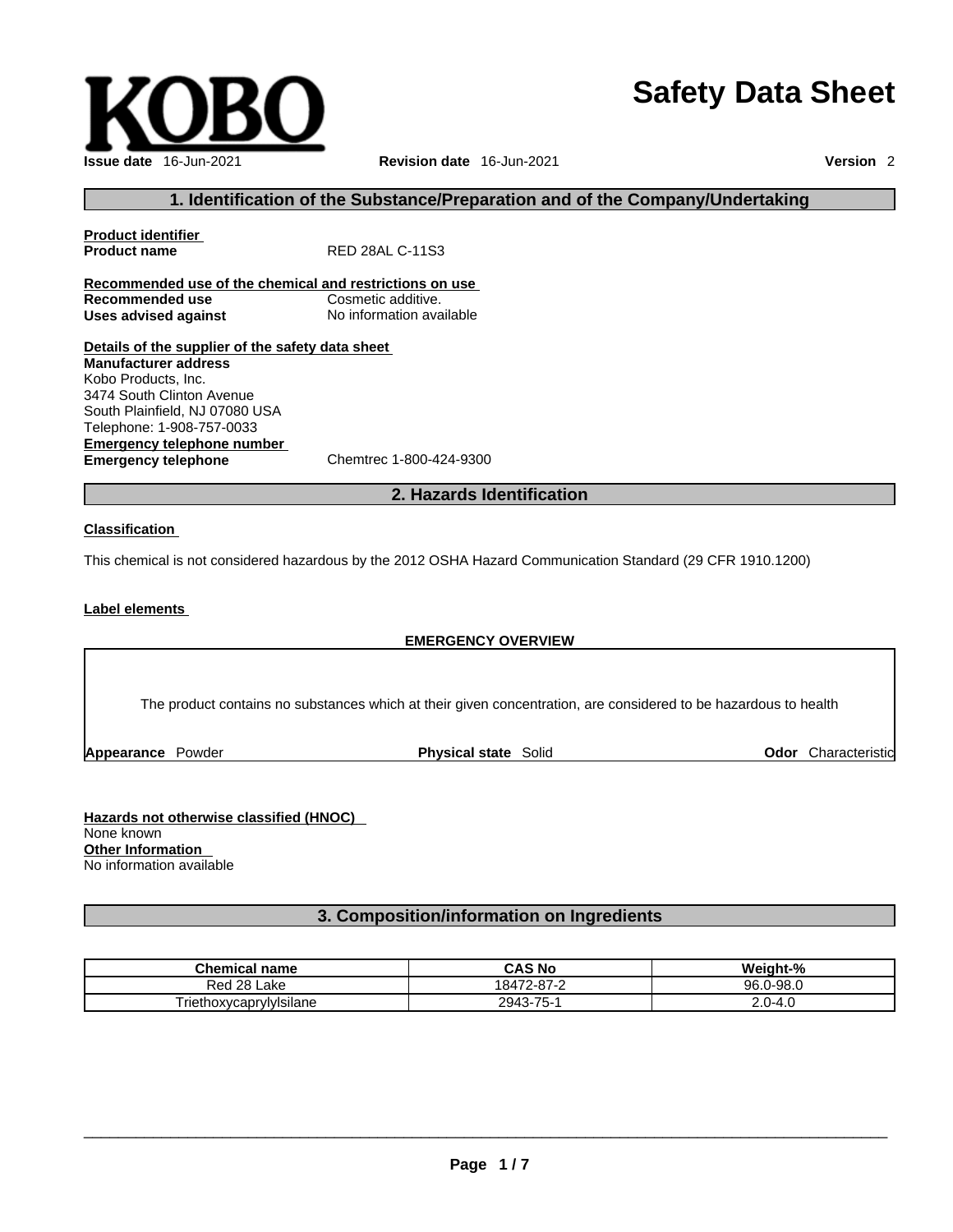# **4. First aid measures**

| <b>First aid measures</b>                                                  |                                                                                                            |  |
|----------------------------------------------------------------------------|------------------------------------------------------------------------------------------------------------|--|
| <b>General advice</b>                                                      | If symptoms persist, call a physician.                                                                     |  |
| Eye contact                                                                | Rinse immediately with plenty of water, also under the eyelids, for at least 15 minutes.                   |  |
| <b>Skin contact</b>                                                        | Wash off immediately with soap and plenty of water while removing all contaminated<br>clothes and shoes.   |  |
| <b>Inhalation</b>                                                          | Remove to fresh air. If breathing is irregular or stopped, administer artificial respiration.              |  |
| Ingestion                                                                  | If swallowed, do not induce vomiting: seek medical advice immediately and show this<br>container or label. |  |
| Self-protection of the first aider                                         | Use personal protective equipment as required.                                                             |  |
| Most important symptoms and effects, both acute and delayed                |                                                                                                            |  |
| <b>Symptoms</b>                                                            | No known effects under normal use conditions.                                                              |  |
| Indication of any immediate medical attention and special treatment needed |                                                                                                            |  |
| Note to physicians                                                         | Effects of exposure (inhalation, ingestion or skin contact) to substance may be delayed.                   |  |
|                                                                            |                                                                                                            |  |

# **5. Fire-fighting measures**

# **Suitable extinguishing media**

Use extinguishing measures that are appropriate to local circumstances and the surrounding environment.

**Unsuitable extinguishing media** No information available.

#### **Specific hazards arising from the chemical**

None in particular.

**Explosion data Sensitivity to mechanical impact** None. **Sensitivity to static discharge** None.

# **Protective equipment and precautions for firefighters**

Use personal protective equipment as required.

# **6. Accidental release measures**

# **Personal precautions, protective equipment and emergency procedures**

| <b>Prevention of secondary hazards</b>               | Clean contaminated objects and areas thoroughly observing environmental regulations.                       |
|------------------------------------------------------|------------------------------------------------------------------------------------------------------------|
| Methods for cleaning up                              | Avoid creating dust. Sweep up and shovel into suitable containers for disposal.                            |
| <b>Methods for containment</b>                       | Prevent further leakage or spillage if safe to do so.                                                      |
| Methods and material for containment and cleaning up |                                                                                                            |
| <b>Environmental precautions</b>                     | Collect spillage. Do not allow into any sewer, on the ground or into any body of water.                    |
| For emergency responders                             | Use personal protective equipment as required.                                                             |
| <b>Personal precautions</b>                          | Use personal protective equipment as required. Avoid contact with eyes. Wash thoroughly<br>after handling. |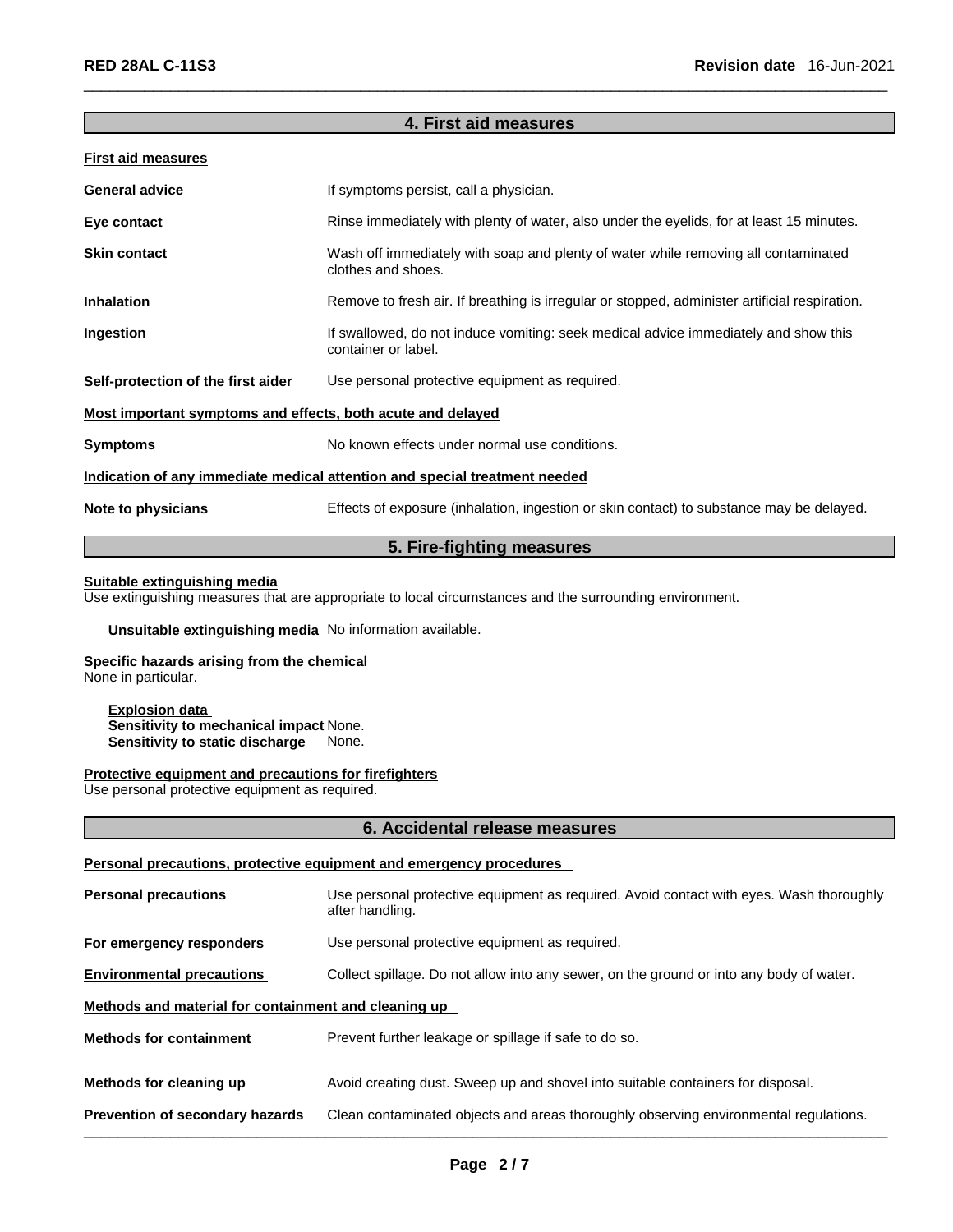| 7. Handling and Storage                                      |                                                                                                                      |  |
|--------------------------------------------------------------|----------------------------------------------------------------------------------------------------------------------|--|
| <b>Precautions for safe handling</b>                         |                                                                                                                      |  |
| Advice on safe handling                                      | Use personal protective equipment as required. Use only in well-ventilated areas. Wash<br>thoroughly after handling. |  |
| Conditions for safe storage, including any incompatibilities |                                                                                                                      |  |
| <b>Storage conditions</b>                                    | Keep container tightly closed in a dry and well-ventilated place. Store at ambient conditions.                       |  |
| Incompatible materials                                       | Strong oxidizing agents. Strong acids.                                                                               |  |
|                                                              | 8. Exposure Controls/Personal Protection                                                                             |  |
| <b>Control parameters</b>                                    |                                                                                                                      |  |
| <b>Exposure guidelines</b>                                   | Not applicable.                                                                                                      |  |
| Appropriate engineering controls                             |                                                                                                                      |  |
| <b>Engineering controls</b>                                  | Ensure adequate ventilation, especially in confined areas.                                                           |  |
|                                                              | Individual protection measures, such as personal protective equipment                                                |  |
| <b>Eye/face protection</b>                                   | Wear safety glasses with side shields (or goggles).                                                                  |  |
| Skin and body protection                                     | Wear protective gloves and protective clothing.                                                                      |  |
| <b>Respiratory protection</b>                                | In case of insufficient ventilation, wear suitable respiratory equipment.                                            |  |
| General hygiene considerations                               | Handle in accordance with good industrial hygiene and safety practice. Wash contaminated<br>clothing before reuse.   |  |

# **9. Physical and Chemical Properties**

# **Information on basic physical and chemical properties**

| <b>Physical state</b>            | Solid              |                          |                          |
|----------------------------------|--------------------|--------------------------|--------------------------|
| Appearance                       | Powder             | Odor                     | Characteristic           |
| Color                            | Red                | <b>Odor threshold</b>    | No information available |
| <b>Property</b>                  | Values             | Remarks • Method         |                          |
| рH                               |                    | No information available |                          |
| Melting point / freezing point   |                    | No information available |                          |
| Boiling point / boiling range    |                    | No information available |                          |
| <b>Flash point</b>               |                    | No information available |                          |
| <b>Evaporation rate</b>          |                    | No information available |                          |
| Flammability (solid, gas)        |                    | No information available |                          |
| <b>Flammability limit in air</b> |                    |                          |                          |
| Upper flammability limit         |                    | No information available |                          |
| Lower flammability limit         |                    | No information available |                          |
| Vapor pressure                   |                    | No information available |                          |
| Vapor density                    |                    | No information available |                          |
| <b>Specific gravity</b>          |                    | No information available |                          |
| <b>Water solubility</b>          | Insoluble in water |                          |                          |
| Solubility in other solvents     |                    | No information available |                          |
| <b>Partition coefficient</b>     |                    | No information available |                          |
| <b>Autoignition temperature</b>  |                    | No information available |                          |
| <b>Hyphen</b>                    |                    | No information available |                          |
|                                  |                    |                          |                          |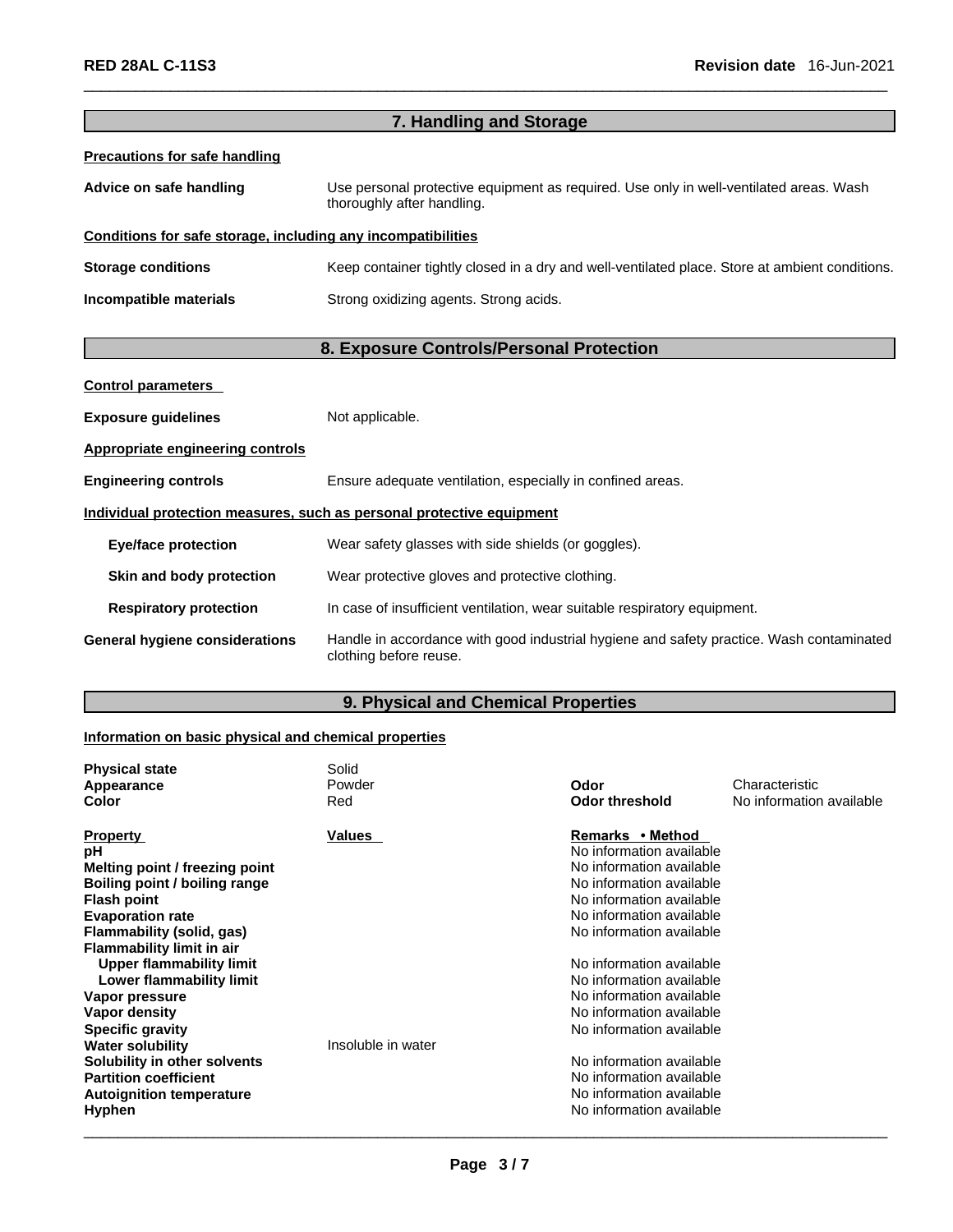\_\_\_\_\_\_\_\_\_\_\_\_\_\_\_\_\_\_\_\_\_\_\_\_\_\_\_\_\_\_\_\_\_\_\_\_\_\_\_\_\_\_\_\_\_\_\_\_\_\_\_\_\_\_\_\_\_\_\_\_\_\_\_\_\_\_\_\_\_\_\_\_\_\_\_\_\_\_\_\_\_\_\_\_\_\_\_\_\_\_\_\_\_ **RED 28AL C-11S3 Revision date** 16-Jun-2021

**Kinematic viscosity**<br> **Community** Dynamic viscosity<br> **Community** Dynamic viscosity<br>
No information available **Oxidizing properties** 

#### **Other Information**

**Softening point**<br> **Molecular weight**<br> **Molecular weight**<br> **Molecular weight**<br> **Molecular weight Molecular weight** No information available<br> **VOC Content (%)** No information available **VOC Content (%)** No information available **Density Density No information available**<br> **Bulk density No information available No information available** 

No information available<br>No information available **Explosive properties**<br> **Explosive properties**<br> **Oxidizing properties**<br> **Oxidizing properties**<br>
No information available

# **10. Stability and Reactivity**

**Reactivity**  No data available

**Chemical stability** Stable under normal conditions.

#### **Possibility of hazardous reactions** None under normal processing.

**Hazardous polymerization** Hazardous polymerization does not occur.

**Conditions to avoid** None known.

#### **Incompatible materials**

Strong oxidizing agents. Strong acids.

#### **Hazardous decomposition products**

None under normal use conditions.

# **11. Toxicological Information**

# **Information on likely routes of exposure**

#### **Product information**

| <b>Inhalation</b>   | No data available. |
|---------------------|--------------------|
| Eye contact         | No data available. |
| <b>Skin contact</b> | No data available. |
| Ingestion           | No data available. |

#### **Component Information**

| <b>Chemical name</b>    | Oral LD50                | Dermal LD50                                      | <b>Inhalation LC50</b> |
|-------------------------|--------------------------|--------------------------------------------------|------------------------|
| Red 28 Lake             | $= 8400$ ma/ka (Rat)     | / 2000 mg/kg ∠<br>(Rat)                          |                        |
| Triethoxycaprylylsilane | $= 10060 \mu L/kg$ (Rat) | $= 6730$ mg/kg (Rabbit)<br>> 8000 mg/kg (Rabbit) | $> 22$ ppm (Rat) 4 h   |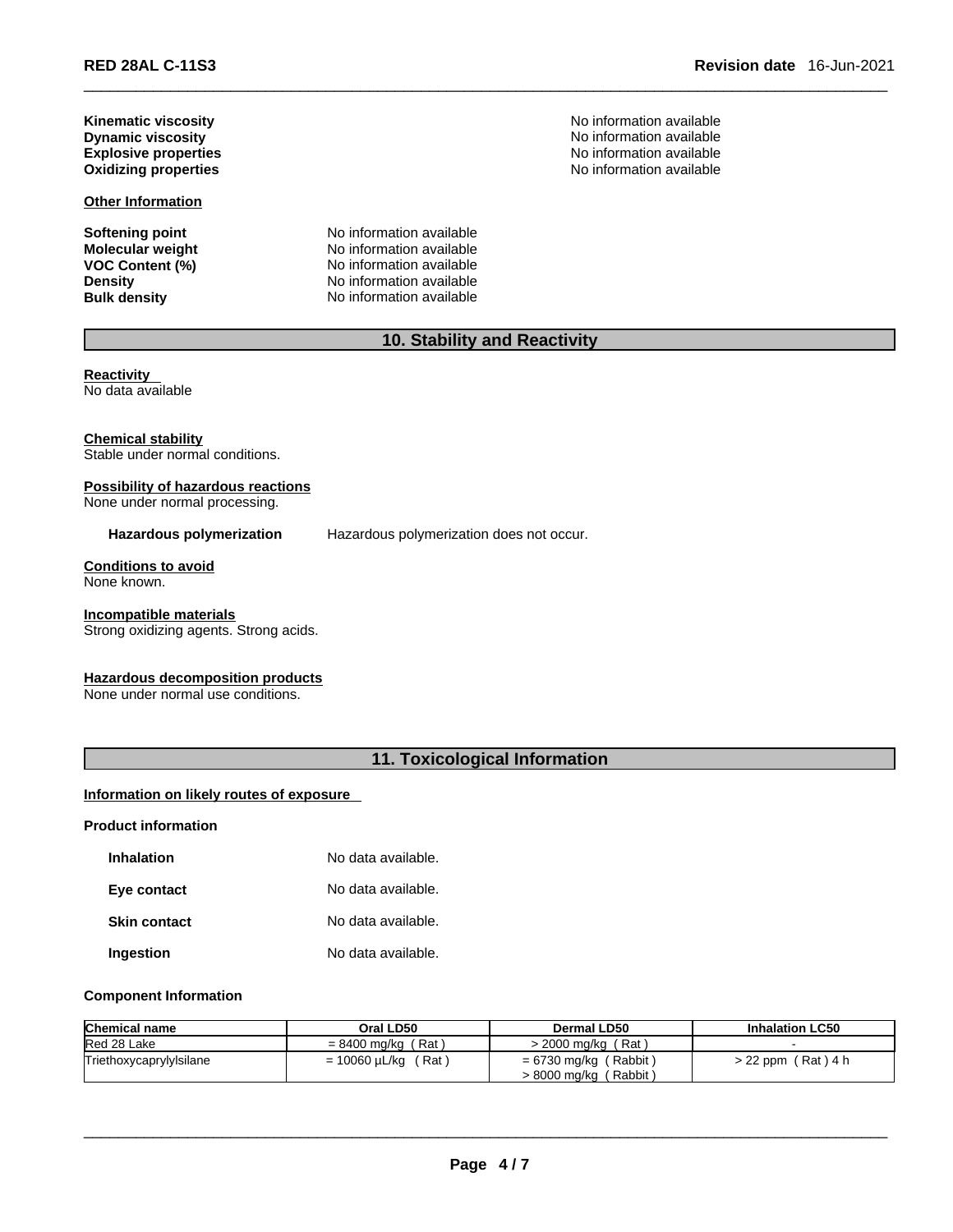#### **<u>Symptoms related to the physical, chemical and toxicological characteristics</u>**

| <b>Symptoms</b>                                                                            | No information available.                                                                                 |  |  |  |
|--------------------------------------------------------------------------------------------|-----------------------------------------------------------------------------------------------------------|--|--|--|
| Delayed and immediate effects as well as chronic effects from short and long-term exposure |                                                                                                           |  |  |  |
| <b>Skin corrosion/irritation</b>                                                           | No information available.                                                                                 |  |  |  |
| Serious eye damage/eye irritation                                                          | No information available.                                                                                 |  |  |  |
| <b>Irritation</b>                                                                          | No information available.                                                                                 |  |  |  |
| <b>Corrosivity</b>                                                                         | No information available.                                                                                 |  |  |  |
| <b>Sensitization</b>                                                                       | No information available.                                                                                 |  |  |  |
| <b>Germ cell mutagenicity</b>                                                              | No information available.                                                                                 |  |  |  |
| Carcinogenicity                                                                            | This product does not contain any carcinogens or potential carcinogens as listed by OSHA,<br>IARC or NTP. |  |  |  |
| <b>Reproductive toxicity</b>                                                               | No information available.                                                                                 |  |  |  |
| <b>STOT - single exposure</b>                                                              | No information available.                                                                                 |  |  |  |
| <b>STOT - repeated exposure</b>                                                            | No information available.                                                                                 |  |  |  |
| <b>Aspiration hazard</b>                                                                   | No information available.                                                                                 |  |  |  |

# **12. Ecological Information**

# **Ecotoxicity**

| Chemical name           | Algae/aguatic plants | <b>Fish</b>                          | Crustacea |
|-------------------------|----------------------|--------------------------------------|-----------|
| Triethoxycaprylylsilane |                      | 0.055: 96 h<br>ı Oncorhvnchus mvkiss |           |
|                         |                      | ma/L LC50 flow-through               |           |

# **Persistence and degradability**

No information available.

# **Bioaccumulation**

No information available.

**Other adverse effects** No information available

regulations.

# **13. Disposal Considerations**

# **Waste treatment methods**

| <b>Disposal of wastes</b>     | Disposal should be in accordance with applicable regional, national and local laws and<br>regulations. |  |
|-------------------------------|--------------------------------------------------------------------------------------------------------|--|
| <b>Contaminated packaging</b> | Disposal should be in accordance with applicable regional, national and local laws and                 |  |

# **14. Transport Information**

| <u>DOT</u>  | Not regulated |
|-------------|---------------|
| ICAO (air)  | Not regulated |
| <b>IATA</b> | Not regulated |
| <b>IMDG</b> | Not regulated |
| RID         | Not regulated |
| <b>ADR</b>  | Not regulated |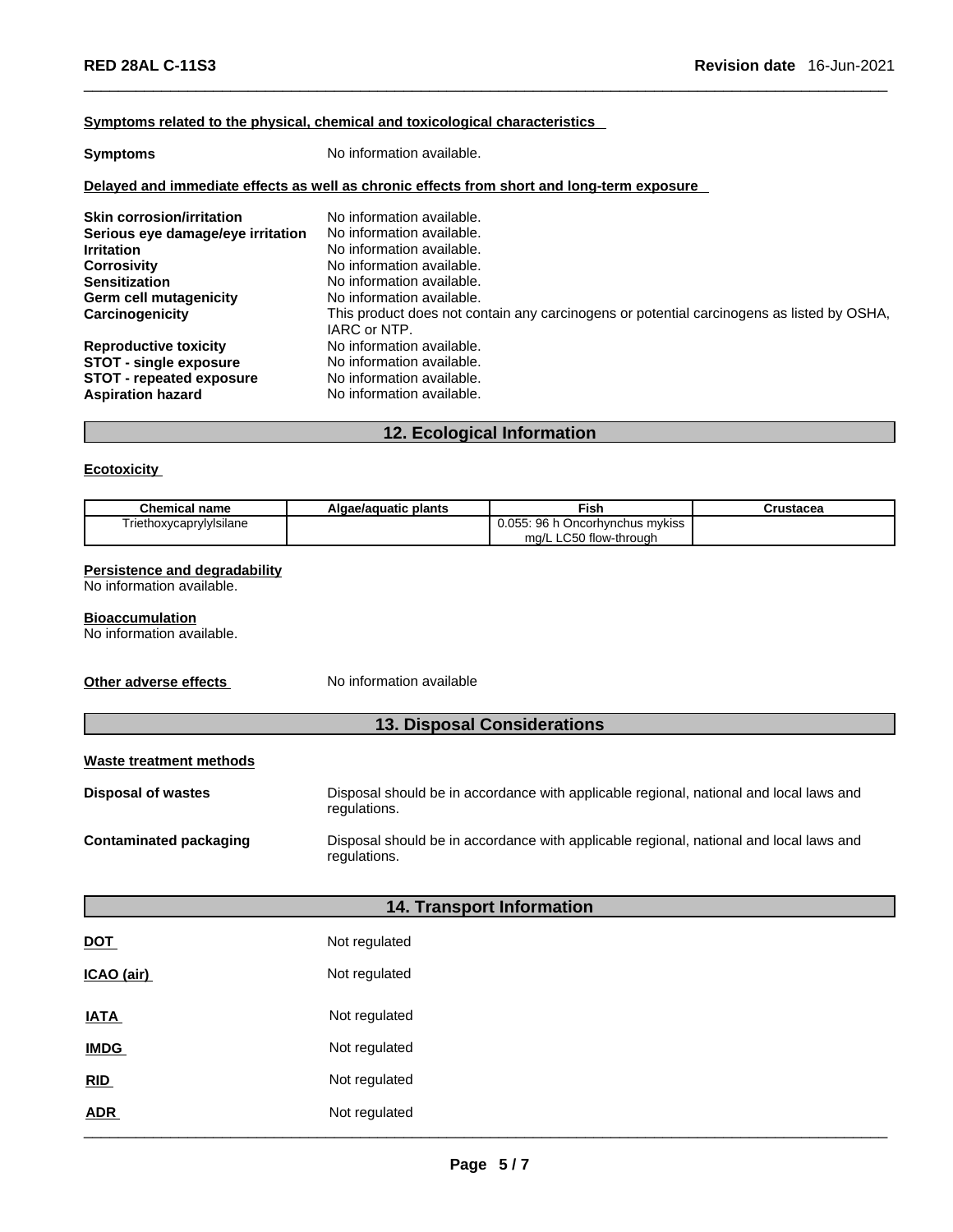# **15. Regulatory information**

**International Inventories TSCA** Complies<br> **DSL/NDSL** Complies **DSL/NDSL EINECS/ELINCS** Complies **ENCS** Not Determined **IECSC** Complies **KECL Complies**<br> **PICCS** Complies **PICCS** Complies **AICS** Complies

 **Legend:** 

**TSCA** - United States Toxic Substances Control Act Section 8(b) Inventory

**DSL/NDSL** - Canadian Domestic Substances List/Non-Domestic Substances List

 **EINECS/ELINCS** - European Inventory of Existing Chemical Substances/European List of Notified Chemical Substances

**ENCS** - Japan Existing and New Chemical Substances

**IECSC** - China Inventory of Existing Chemical Substances

**KECL** - Korean Existing and Evaluated Chemical Substances

**PICCS** - Philippines Inventory of Chemicals and Chemical Substances

**AICS** - Australian Inventory of Chemical Substances

#### **US Federal Regulations**

#### **SARA 313**

Section 313 of Title III of the Superfund Amendments and Reauthorization Act of 1986 (SARA). This product does not contain any chemicals which are subject to the reporting requirements of the Act and Title 40 of the Code of Federal Regulations, Part 372

#### **SARA 311/312 Hazard Categories**

| Acute health hazard               | No. |  |
|-----------------------------------|-----|--|
| Chronic Health Hazard             | N٥  |  |
| Fire hazard                       | No. |  |
| Sudden release of pressure hazard | No. |  |
| <b>Reactive Hazard</b>            | N٥  |  |

#### **CWA** (Clean Water Act)

This product does not contain any substances regulated as pollutants pursuant to the Clean Water Act (40 CFR 122.21 and 40 CFR 122.42)

#### **CERCLA**

This material, as supplied, does not contain any substances regulated as hazardous substances under the Comprehensive Environmental Response Compensation and Liability Act(CERCLA) (40 CFR 302) or the Superfund Amendments and Reauthorization Act (SARA) (40 CFR 355). There may be specific reporting requirements at the local, regional, or state level pertaining to releases of this material

# **US State Regulations**

#### **California Proposition 65**

This product does not contain any Proposition 65 chemicals

#### **U.S. State Right-to-Know Regulations**

This product does not contain any substances regulated by state right-to-know regulations